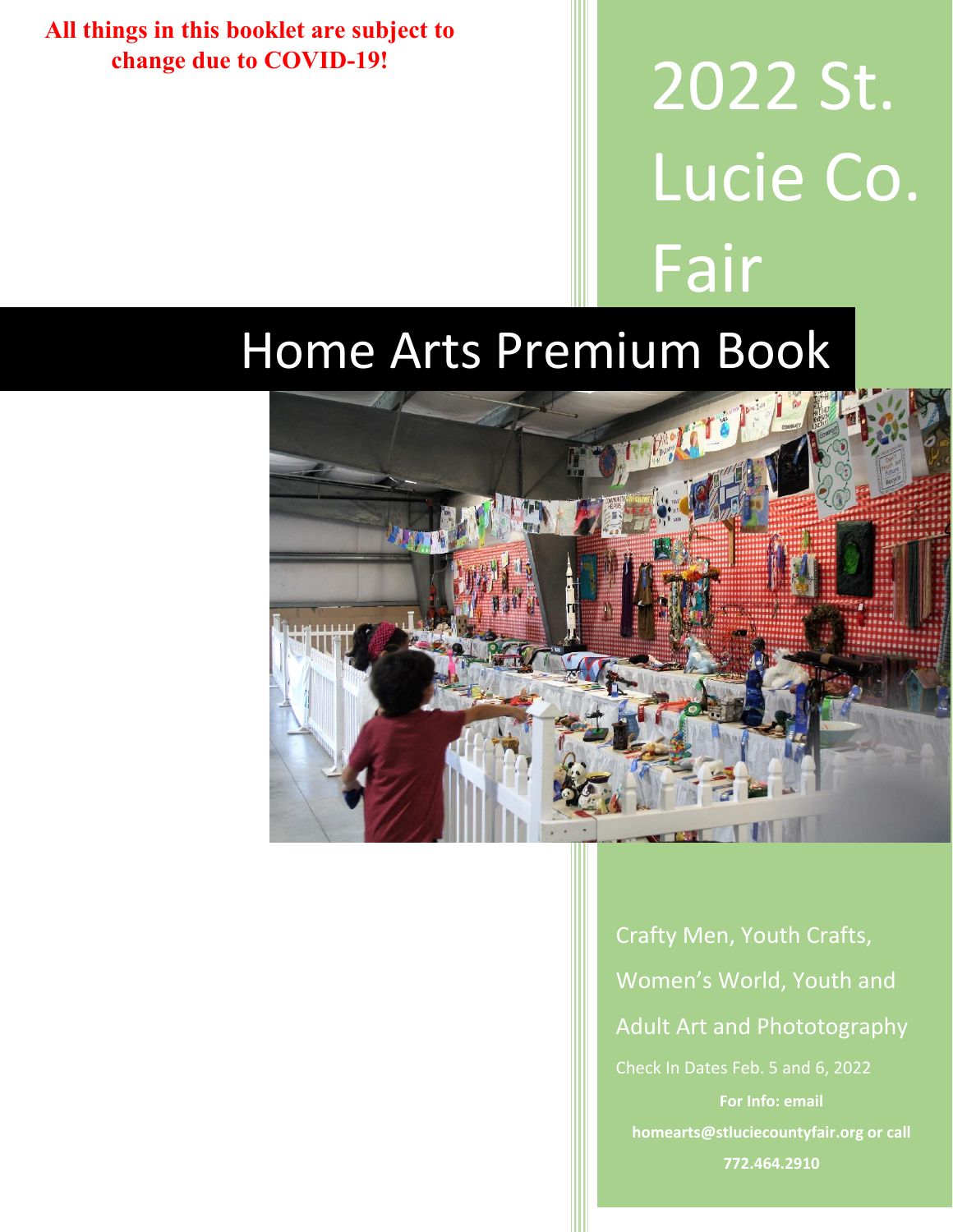DIVISION OF MARKETING AND DEVELOPMENT **BUREAU OF STATE FARMERS MARKETS**  $(850)$  617-7380 (850) 617-7381 FAX



#### FLORIDA DEPARTMENT OF AGRICULTURE AND CONSUMER SERVICES COMMISSIONER NICOLE "NIKKI" FRIED

Welcome to the St. Lucie County Fair!

Each year, approximately 5 million people attend one of the numerous fairs around our state. As Florida's Commissioner of Agriculture, I am enthusiastic about the positive impact fairs and livestock shows have on the agricultural industry.

Events like the St. Lucie County Fair are an excellent platform for showcasing the finest "Fresh From Florida" products as well as the industry's latest technological advancements and innovations.

The Florida Department of Agriculture and Consumer Services created and maintains the "Fresh From Florida" program, which assists small and large producers alike by promoting the wide variety of high-quality products that are grown and harvested in Florida. I hope we can also count on your support of this program; just look for items with the "Fresh From Florida" label. Together, we can help our state's agricultural industry thrive.

While you are visiting the St. Lucie County Fair today, I hope you will take the opportunity to enjoy the outstanding food, entertainment, contests and youth exhibits. Most importantly, I hope your day at the fair will allow you to experience Florida's agricultural roots and its impact on our great state. Enjoy!

Sincerely,

nicole fried

Nicole Fried Commissioner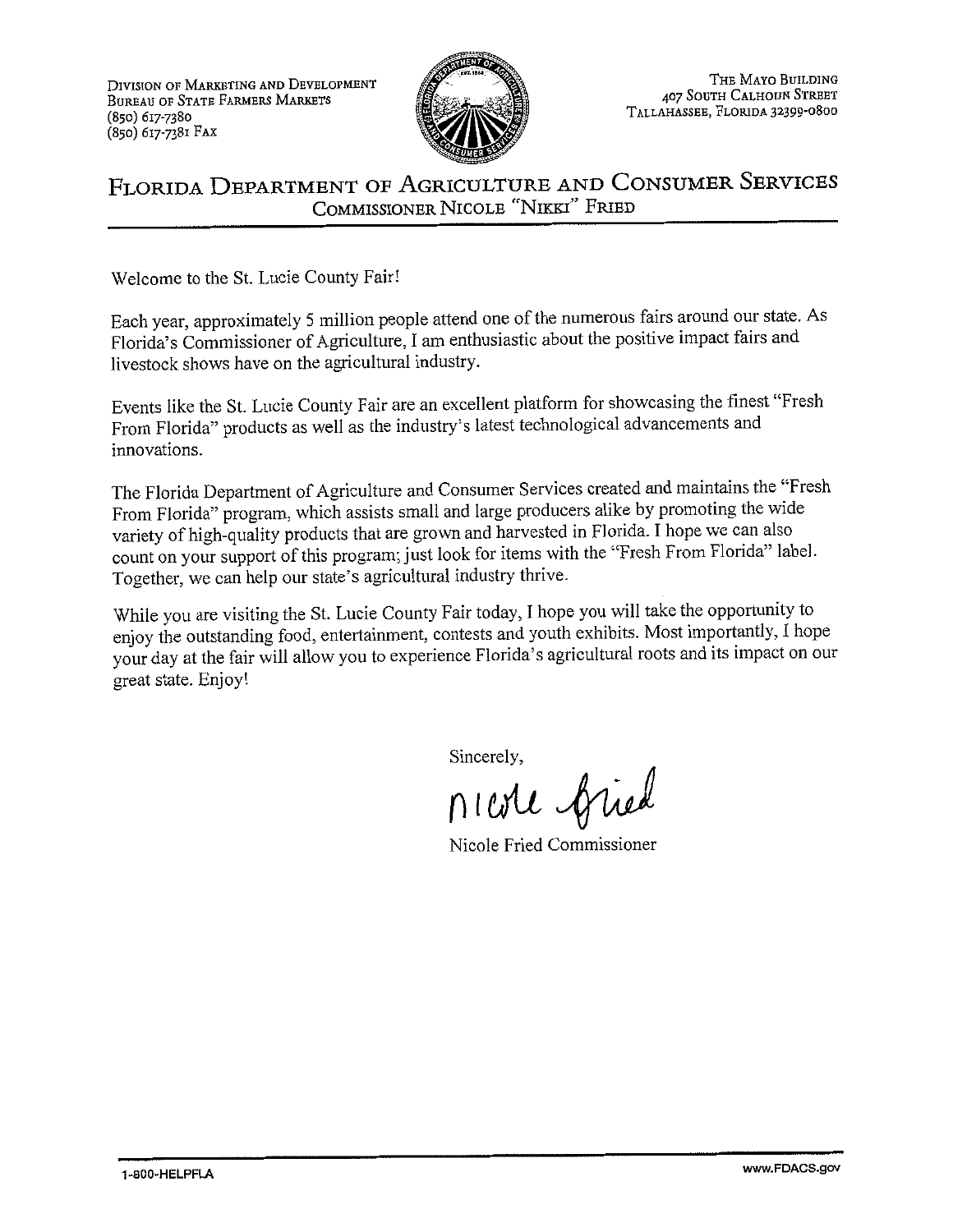### **2021 -2022 Board**

#### **OFFICERS**

| <b>President</b>      | <b>Tracy Hurta</b>   |
|-----------------------|----------------------|
| <b>Vice President</b> | <b>Brett Adams</b>   |
| <b>Treasurer</b>      | Christy Day          |
| <b>Secretary</b>      | <b>Kathy Gladwin</b> |

#### **TRUSTEES**

D.A. Hamrick, Christ Russakis, Steve Hoskins, Audra Macon, Doug Swartz, Waylon Wilson

#### **DISTINGUISHED TRUSTEES**

Jim Bass, Rosalie Hawkins, Beverly Stefko

#### DIRECTORS

Brady Bond, Robert Bond, Mike Bowers, Charles Camacho, Jessica Chancey, Ann Corbin, Ann Green, Heather Harden, Leanne Harriman, Rick Isenhour, Jessica Johnson, Miriah Keaney, David Lounds, Joey Miller, Debby Norvell, Brittney Poston, Jason Rivas, Lori Rocky, Dru Thompson, Heather Ward, Darlene Webb, Lucy Wheatley, Waylon Wilson

### **LIFE DIRECTORS**

Jan Dawson, Pat Dunn, John Holcomb

#### **STAFF**

| <b>Manager</b>     | Christine Iannotti                      |
|--------------------|-----------------------------------------|
| <b>Fair Office</b> | Kim Brewer, Sandy Swann                 |
| <b>Employees</b>   | James Wheeler, Ronnie Schwartz, Bradley |
| <b>Maintenance</b> | <b>Bell</b>                             |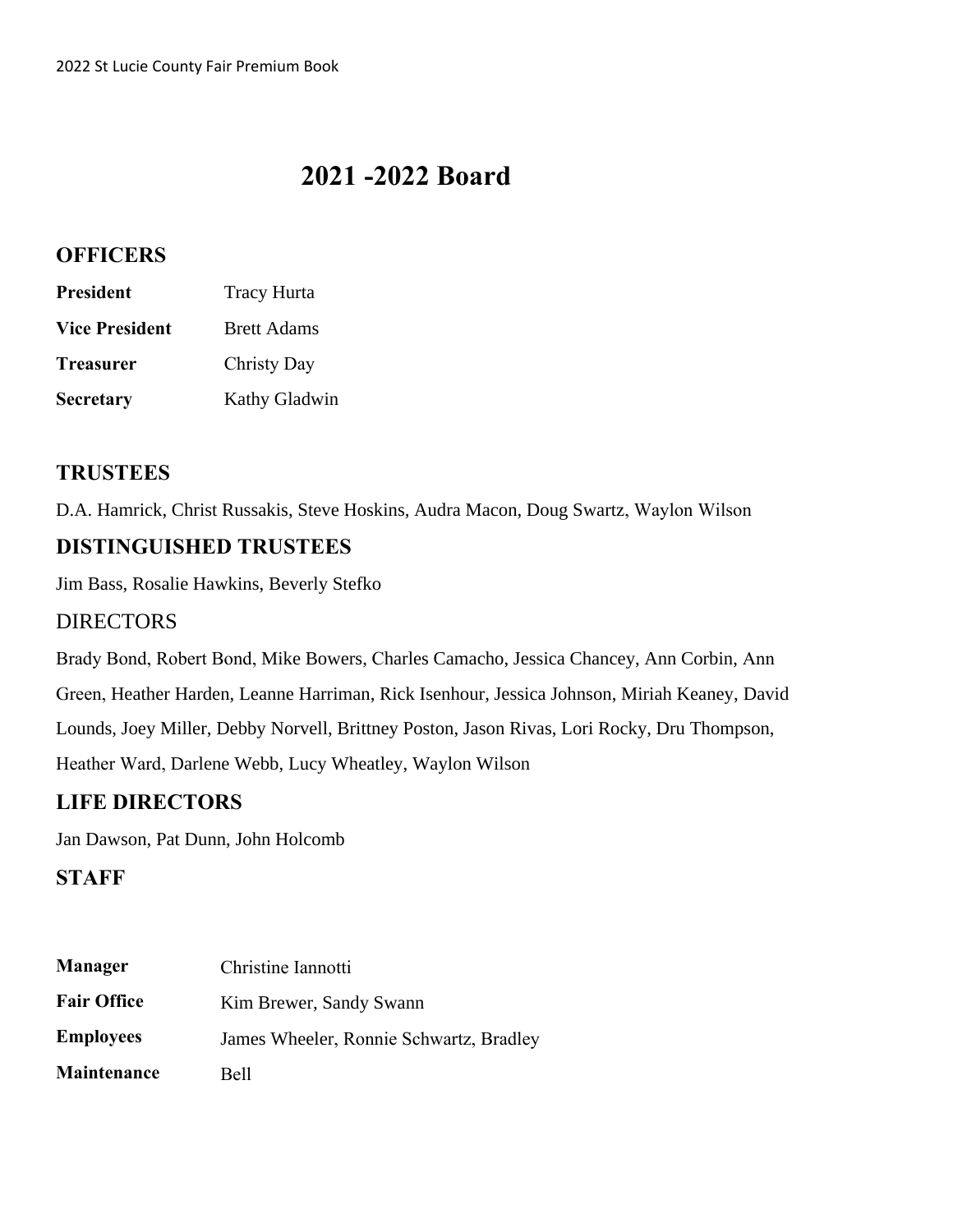### **2022 COMMITTEE CHAIRPERSONS**

| 4-H                            | <b>TBA</b>                               |
|--------------------------------|------------------------------------------|
| Ag-tivity Barn                 | <b>TBA</b>                               |
| Art Photography                | Melissa Alexander, Brittany Poston       |
| <b>Baked Goods</b>             | Delene Guettler, Stephanie Morgan        |
| <b>Beer Tent</b>               | Tracy Hurta, Melissa Alexander           |
| Building & Grounds             | Doug Swartz                              |
| Citrus                         | <b>TBA</b>                               |
| <b>Crafty Men</b>              | Charles Comacho, Gene Most               |
| Fair Queen                     | Dru Thompson, Debbie Norvell             |
| Finance                        | <b>Christy Dunn</b>                      |
| <b>Information Booth</b>       | Darlene Webb                             |
| Livestock                      | Dr. B.Adams, Brandon Stubbs, Jason Rivas |
| Master Plan                    | <b>Board of Trustees</b>                 |
| Parking                        | Robert Doty                              |
| Rodeo                          | D.A. Hamrick, Larry Stubbs               |
| <b>Tickets</b>                 | Lucy Wheatley                            |
| <b>Vendor Concession</b>       | <b>TBA</b>                               |
| Women's World                  | Marilyn McCoin, Pat Nelson, Kathy Powell |
|                                |                                          |
| Youth Exhibits (non-livestock) | Heather Harden, Tracy Hurta              |
| Fair Photographer              | <b>Stacey Manno</b>                      |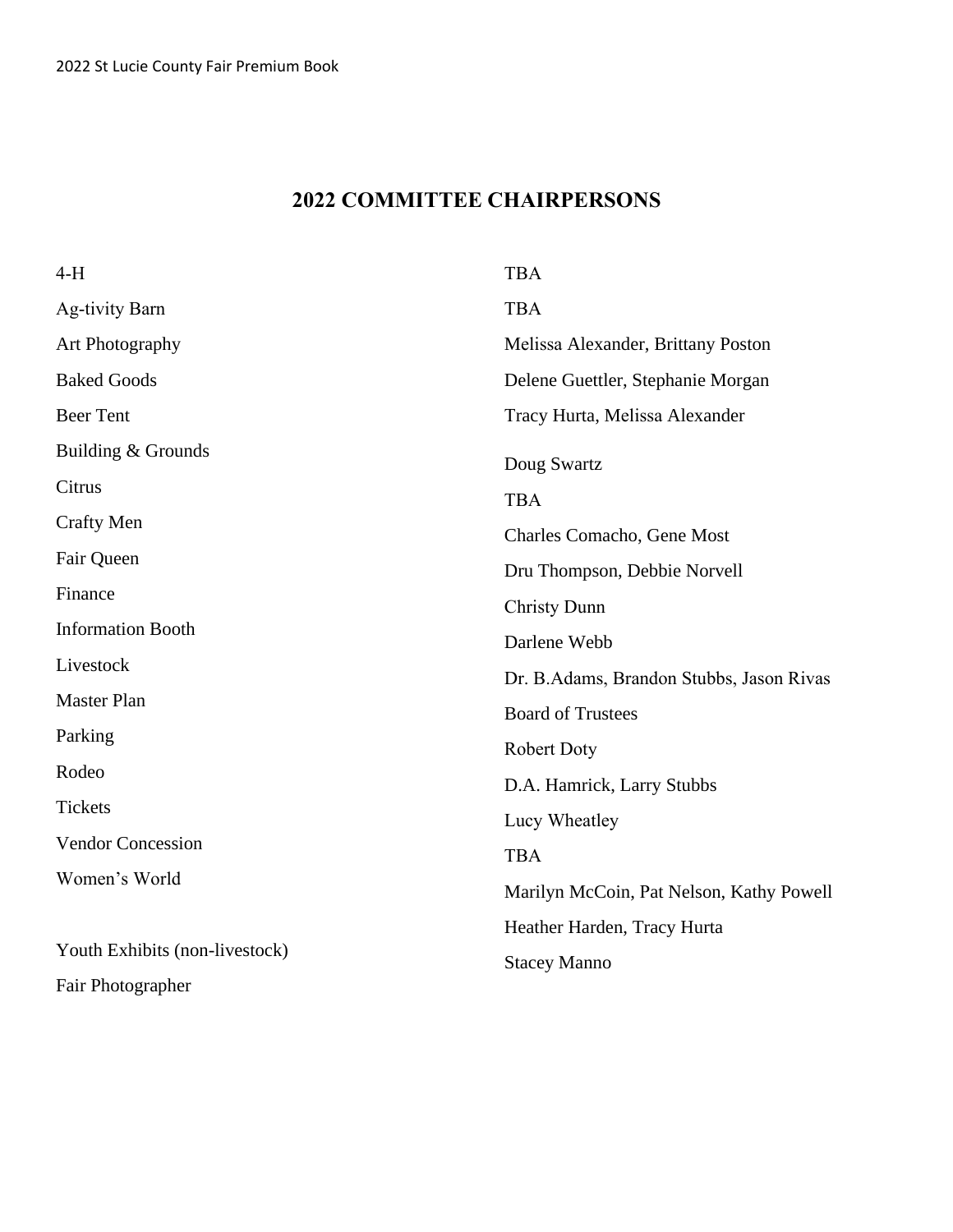#### **2022 Home Arts Schedule**

Women's World; Adult Amateur/Professional Art; Adult Amateur/Professional Photography; Crafty Men; Youth Art, Photography, Crafts & Ceramics are all being accepted on Saturday, February 5, 2022 and Sunday, February 6, 2022 from 10am to 2pm in the Home Arts Bldg.

There will be no late entries accepted.

Please look at the categories below for confirmation of dates

Citrus, Fruits, & Veg's accepted in the Agri-Center...…………………. Thursday, February 24th from 4:00-6:00pm

Cakes, Pies and Candies accepted – Home Arts Bldg.……………..……Monday, February 28th from 4pm to 5pm

Judging of Cakes, Pies and Candies – Home Arts Bldg.………..……… Monday, February 28th at 6pm

Breads, cookies, jellies, jams & relish accepted – Home Arts Bldg.........Wednesday, March  $2<sup>nd</sup>$ , from 4pm to 5pm

Judging of Breads, Cookies, Jellies, Jams & Relish – Home Arts Bldg.…Wednesday, March 2nd at 6pm

Youth Premium monies will be mailed to the address entered on registration. Any monies returned and not claimed by Friday, April 1, 2022, will be put into the Fair Scholarship Account.

All entries must remain at the Fair through Sunday, March 6, 2022

You may pick up your entries on Monday, March 7, 2022 from 9am-6pm or Tuesday,

March 8, 2022, 9am-5pm.

*All entries must be registered on-line prior to bringing to the Fair. Information must be correct and bring the registration page with the QR Code with you when you drop off your entry.*

#### SLCFA IS NOT RESPONSIBLE FOR ANY REMAINING ITEMS AFTER TUESDAY, MARCH 8TH AT 5PM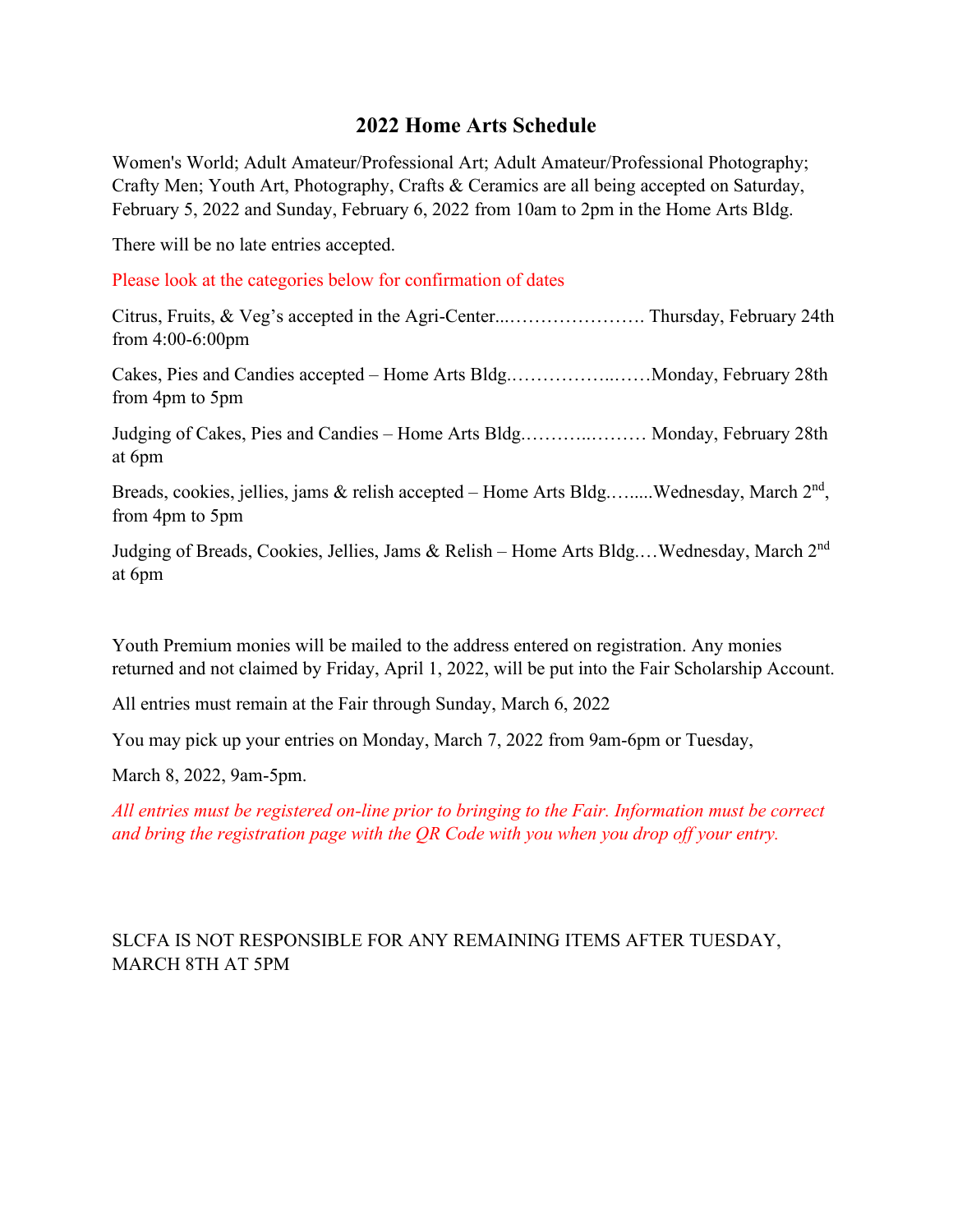#### **WOMEN'S WORLD**

Division 1 – Adult Exhibitors – over 18 years of age. *Youth entries, see page 12*

*All entries must be registered on-line prior to bringing to the Fair. Information must be correct and bring the registration page with the QR Code with you when you drop off your entry.*

#### **GENERAL RULES**

The St. Lucie County Fair Association, Inc. will take every precaution to protect exhibits, however its officers or agents cannot be responsible for accident, loss, or damage. The Fair Association reserves the right to display or not display an item. All items must be picked up on Monday, March 7, 2022, between 9:00 am and 6:00 pm or Tuesday, March 8, 2022, between 9:00 am and 5:00 pm. *Any items left after Tuesday, March 8, 2022, the Fair is not responsible for and will be discarded.*

#### **ENTRIES**

• Entries will be accepted at the St. Lucie County Fairgrounds, in the Home Arts Building on Saturday, February 5, 2022 and Sunday, February 6, 2022, from 10:00 am until 2:00 pm

• All entries must be registered on-line prior to bringing to Fairgrounds, to expedite the process. Please make sure to enter all your information correctly and bring registration form with the QR Code on it with you and the entry(ies).

• All articles must be clean and must be the handiwork of the exhibitor. Entries previously exhibited at the St. Lucie County Fair will NOT be accepted.

• There are NO entry fees. Classes for judging may be added as needed.

• The number of entries per class or per person may be limited if space is not available. Oversized items (larger that 3x3 foot) other than quilts, must have prior approval before entry, please call 772.464.2910 for info.

• All items must be picked up on Monday, March 7, 2022 between 9:00 am and 6:00 pm or Tuesday, March 8, 2022 between 9:00 am and 5:00 pm. The St. Lucie County Fair Association, Inc. is not responsible for items left after Tuesday, March 8, 2022.

• QR Code/Claim tickets must accompany all pickups.

#### **JUDGING**

Qualified judges will be selected by committee and Fair staff. The decisions of the judges will be final. All protest must be done in writing. The following criteria will be used for judging:

1. Workmanship 2. Creative use of color 3. Design 4. Originality/Difficulty 5. Suitability

Each class will be judged separately. Each class can have more than one blue ribbon, but there will only be one "Best of Class" ribbon. Judges will determine if class is large enough for a "Best of Class" Rosette. Premium monies are awarded to YOUTH ONLY,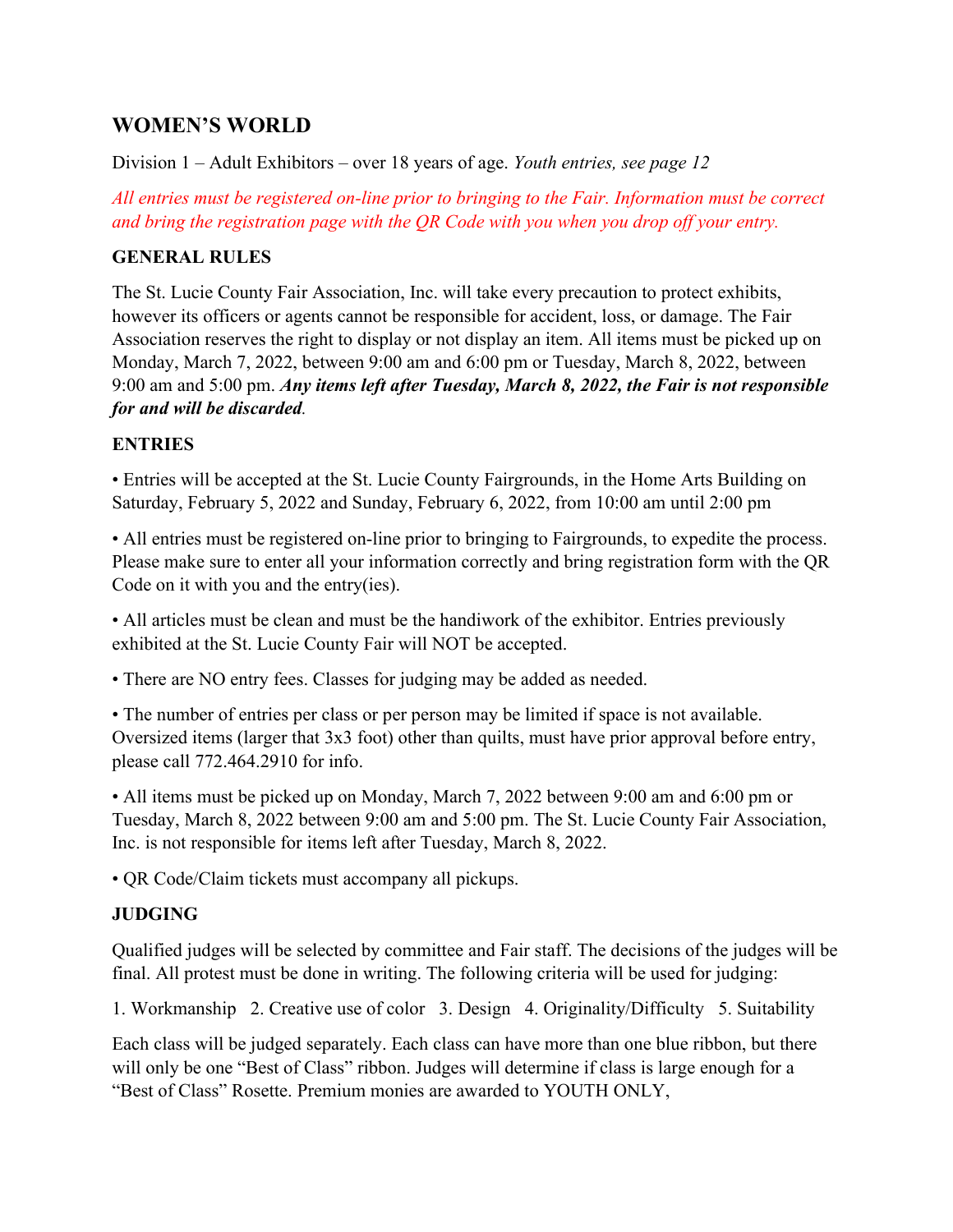#### **WOMEN'S WORLD CLASSES**

- A. Clothing & Home Décor
- B. Yarn Textiles
- *1. Knitting a. Afghans b. Garments and Accessories*
- *2. Crochet*
- *a. Afghans*
- *b. Garments and Accessories*
- *3. Amigurumi (Stuffed animals/toys)*
- *4. Weaving/Spinning*
- C. Dolls
- D. Jewelry
- E. Needlework
- F. Decorative Art and Mixed Media
- *1. Wood*
- *2. Glass*
- *3. Metal*
- *4. Miscellaneous*
- G. Repurposed

#### **QUILTS**

Specialty Display Quilts, such as classroom, special events, military, etc., are welcome

A. Piecework

- B. Novelty- Embellished or other techniques
- C. Appliqued
- D. Miniatures
- E. Wall Hangings
- F. Antique Quilts *75 years + Display Only*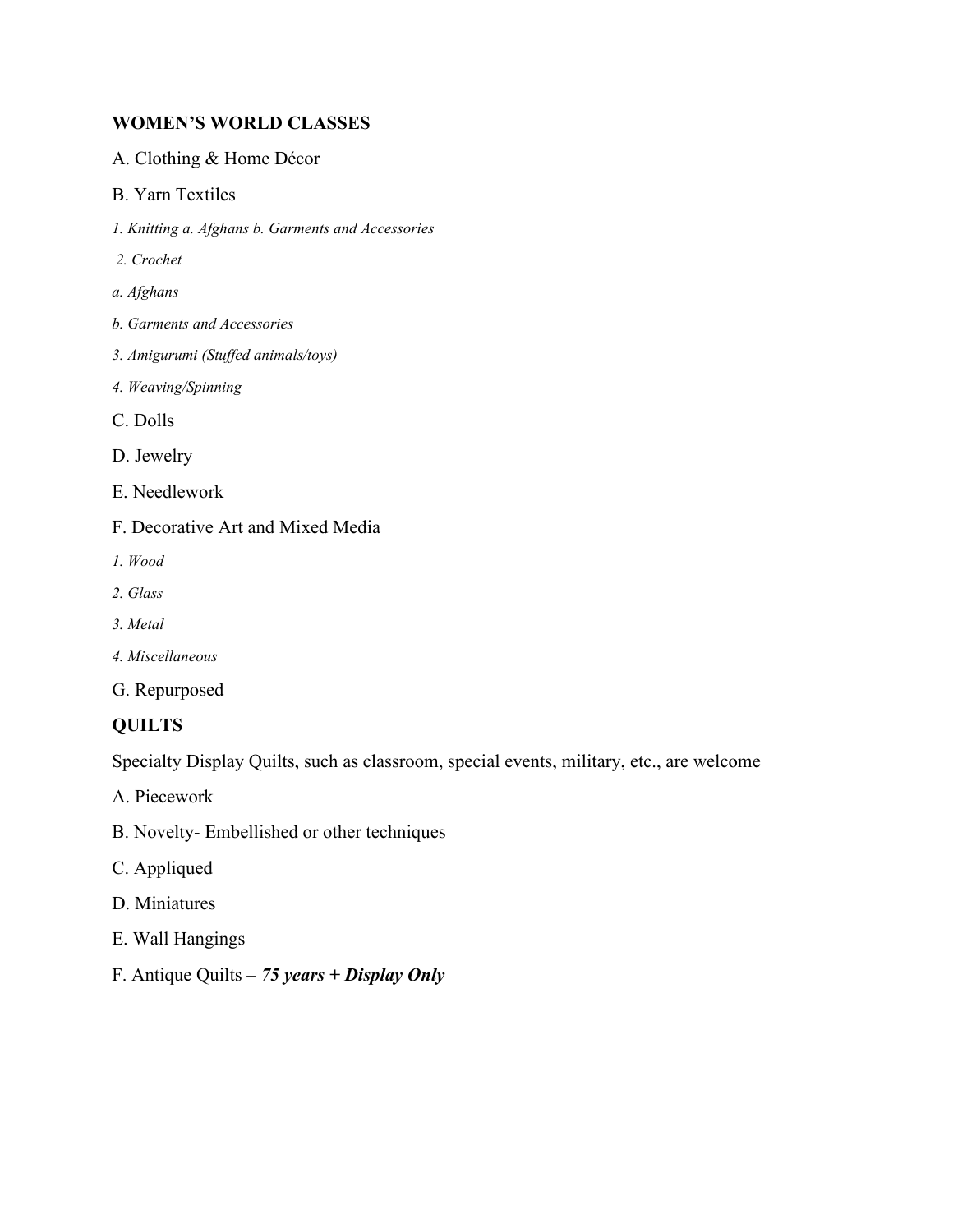#### **FROM THE KITCHEN**

**Division 1**-*Pee Wee-under 8 years of age* **Division 2**-*Youth Junior-8 to 12 years* **Division 3**- *Youth Senior-12 to 18 years* (must be in grades K-12) **Division 4**-*Adult Age 19 and up*

*All entries must be registered on-line prior to bringing to the Fair. Information must be correct and bring the registration page with the QR Code with you when you drop off your entry.*

Entrants must reside in St Lucie County. There are no entry fees for food items.

All items are judged on:

- 1. Taste
- 2. Texture
- 3. Appearance (not necessarily presentation)
- 4. Personal interview (youth only)
- $\triangleright$  All entries must be accompanied by the recipe, typed, or printed on a 4"x 6" index card or paper of the same size.
- $\triangleright$  Blue, red, and white ribbons will be awarded. There may be more than one ribbon awarded in each class. *(Exp. 1 blue, 3 red and 2 white ribbons in one class)*
- $\triangleright$  Up to six (6) items per day, per adult may be entered.
- Please bring entries on non-returnable dishes and use only disposing serving utensils. No plates or utensils will be returned.
- $\triangleright$  Youth participants must enter their items in person and be present at the time of judging. Youth entries are limited to one (1) per category. *See last page for youth premiums.*

#### **CAKES, PIES AND CANDIES**

Monday, February 28, 2022 Entries will be accepted from 4:00 to 5:00 pm

Judging of cakes, pies and candies will take place in the Home Arts Building. Please go to the Peacock Road entrance (west side of fairgrounds) and park behind the Home Arts Building. Judging will start at 6:00 pm.

*FOOD ENTRY ITEMS CANNOT BE CONSUMED BY THE GENERAL PUBLIC*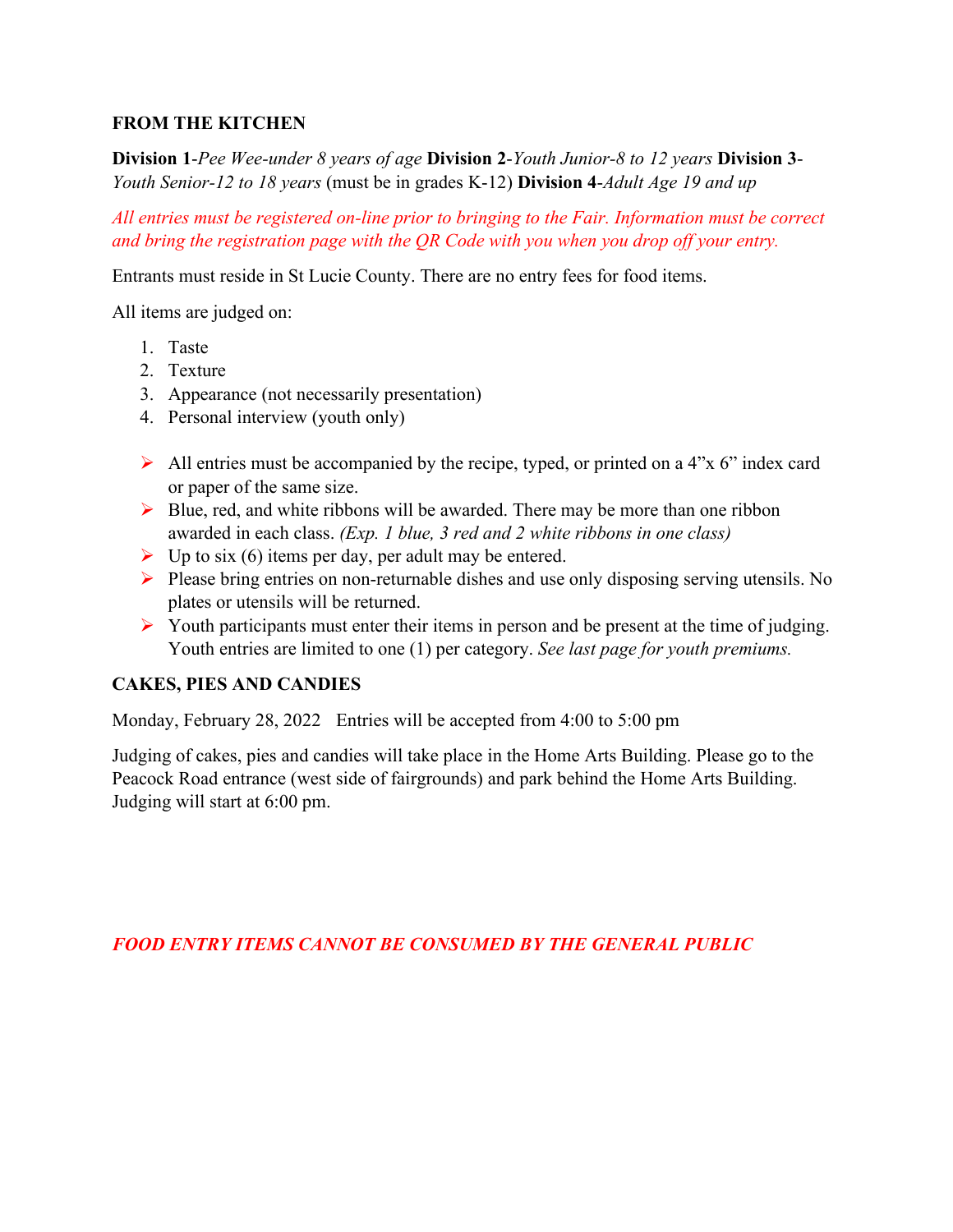#### **BREADS, COOKIES, JELLIES, JAMS, VEGETABLES AND RELISHES**

Wednesday, March 2, 2022 Entries will be accepted from 4:00 to 5:00 pm

Judging of breads, cookies, jellies, jams, and relishes will take place in the Home Arts Building. Please go to the Peacock Road entrance (west side of fairground) and park behind the Home Arts Building. Judging will start at 6:00 pm

#### **Canned Entries**

- 1. Jellies and jams
- 2. Vegetables
- 3. Relishes and Salsas

No Paraffin is permitted in canning. You must use regulation 1/2 pint or pint sealed jars.

#### **Breads**

- 1. Loaf Bread
- 2. Rolls, Biscuits
- 3. Dessert Breads

#### **Cookies**

- 1. Cake type Cookies
- 2. Baked Cookies
- 3. No-Bake Cookies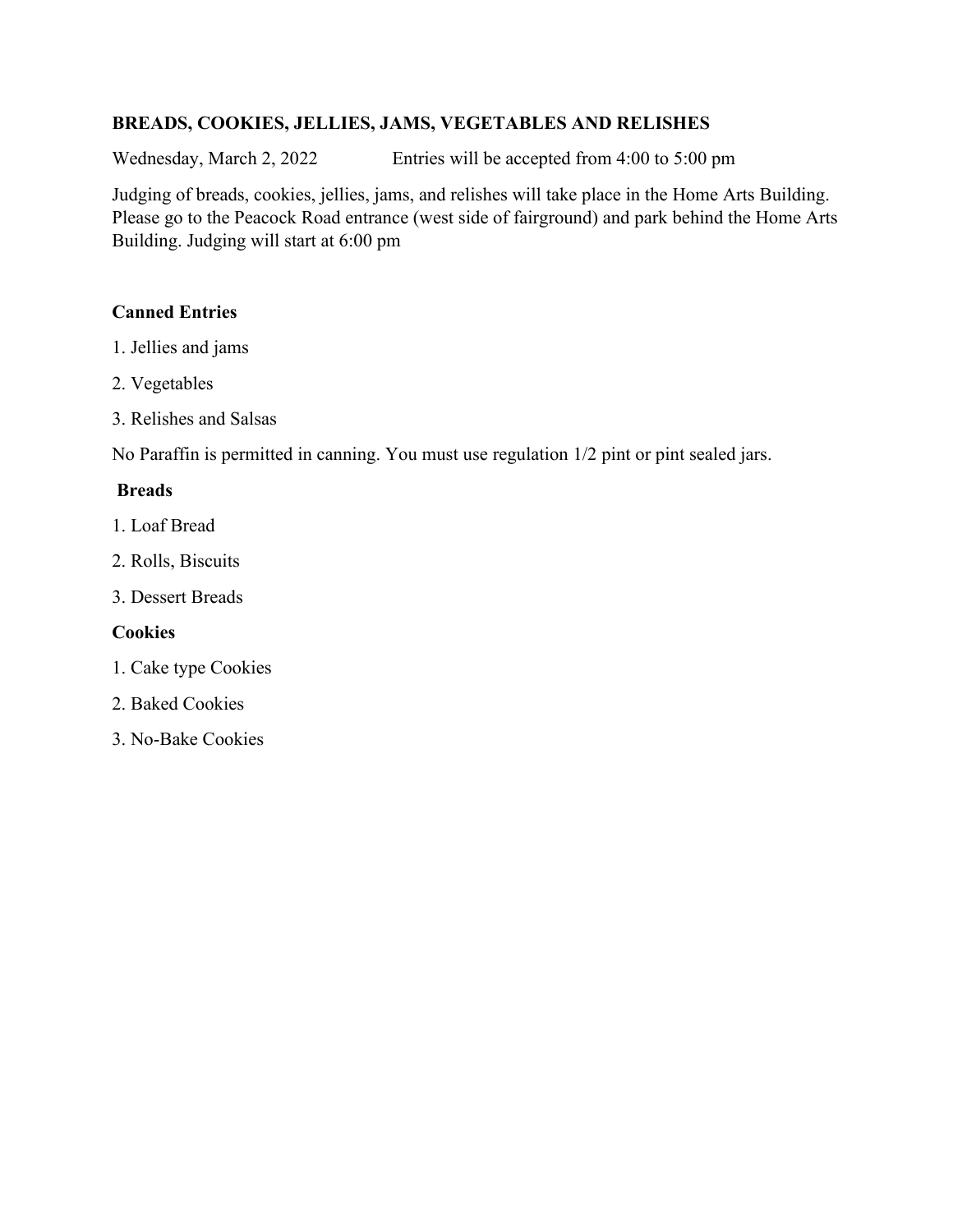#### **CRAFTY MEN**

**Division 1** – Adult Exhibitors -over 18 years of age

All entries will be accepted Saturday, February 5, 2022 and Sunday, February 6, 2022, from 10:00 am -2:00 pm. There is no entry fee.

#### *All entries must be registered on-line prior to bringing to the Fair. Information must be correct and bring the registration page with the QR Code with you when you drop off your entry.*

1. Any items shown must be original and the handwork of the exhibitor.

2. Any form of craft items are welcome. Classes will be determined by various entries.

3. Exhibitor may enter three articles, none of which is larger than 4 feet without prior approval.

4. Qualified judges will be selected, and their decision is final. All items will be judged and categorized accordingly.

5. The St. Lucie County Fair Association, Inc. has the right to display or not display any item.

6. The St. Lucie County Fair Association, Inc. will take every precaution to protect exhibits, however, the Fair Association, its officers or agents will not be responsible for accident, loss, or damage.

7. All craft items that need to be hung should be ready to hang with proper hardware.

8. Entries must be picked up Monday, March 7, 2022 between 9:00 am and 6:00 pm or Tuesday, March 8, 2022 between 9:00 am and 5:00 pm. The St. Lucie County Fair Association, Inc. is not responsible for items left after Tuesday, March 8, 2022.

#### **ADULT AMATEUR/PROFESSIONAL ART SHOW**

**Division 1-Adult over 18 years <b>Division 2-** Professional, all ages (judged in separate mediums)

All entries will be accepted Saturday, February 5, 2022 and Sunday, February 6, 2022, from 10:00am until 2:00pm. There is no entry fee.

#### *All entries must be registered on-line prior to bringing to the Fair. Information must be correct and bring the registration page with the QR Code with you when you drop off your entry.*

1. Entries previously exhibited at the St. Lucie County Fair will not be accepted

2. There is a limit of three (3) entries total per exhibitor, for Art and/or Photography.

#### 3. FRAMED ARTWORK MUST HAVE A WIRE HANGER. NO SAWTOOTH HOOKS ALLOWED. UNFRAMED ARTWORK MUST BE MATTED. NO EXCEPTIONS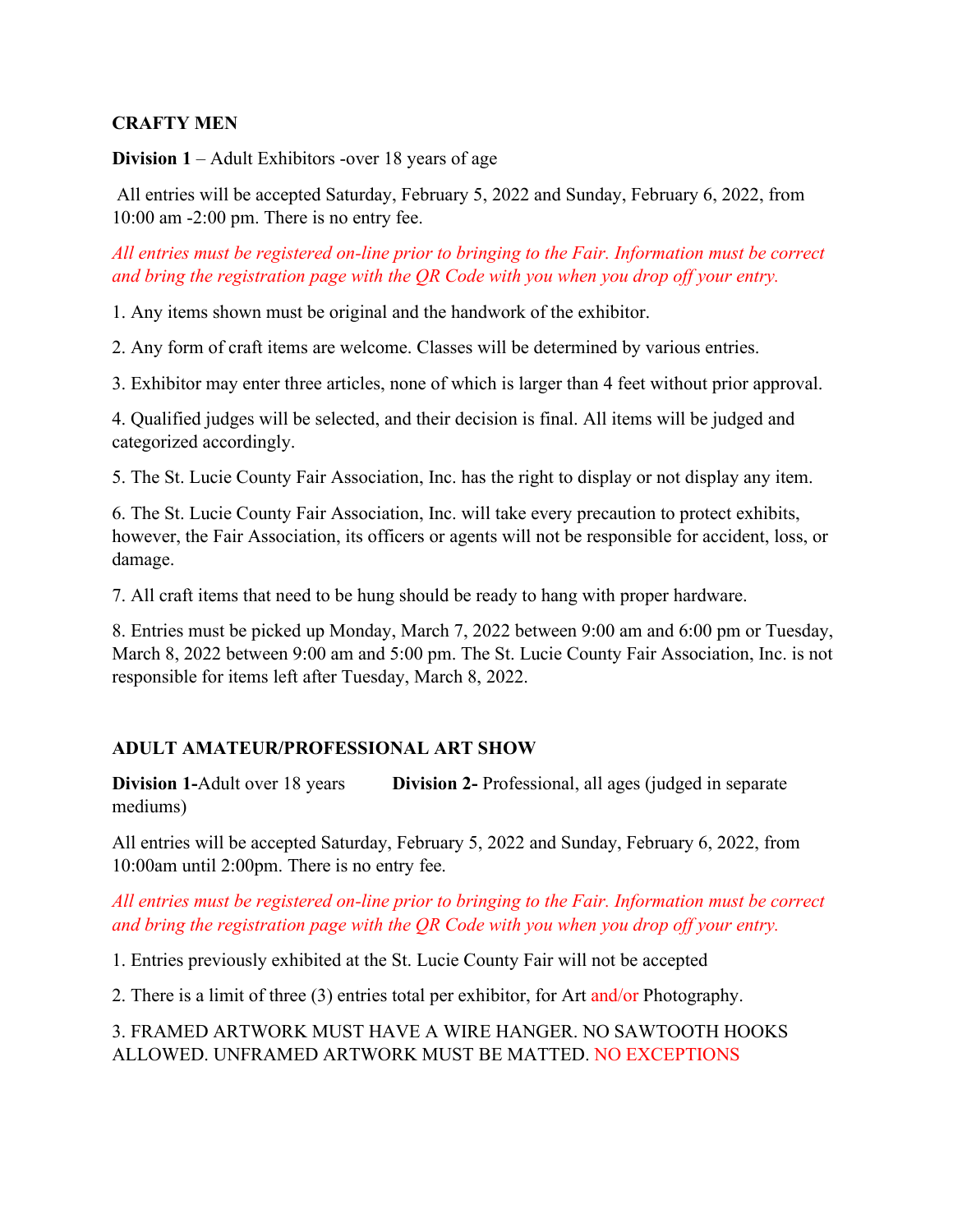#### **ART Show Continued**

4. Suggested entry size is no larger than 18 inches X 18 inches (canvas and frame). Larger entries will be hung if space allows.

5. Qualified judges will be selected, and their decision is final. All protests must be made in writing.

6. We reserve the right to sub-divide categories dependent upon medium and number of entries received.

7. The St. Lucie County Fair Association, Inc. is not responsible for loss, damage, or accident.

8. The St. Lucie County Fair Association, Inc. reserves the right to display or not display.

9. Entries must be picked up on Monday, March 7, 2022 between 9:00am and 6:00pm or Tuesday, March 8, 2022, between 9:00am and 5:00pm. The St. Lucie County Fair Association, Inc. is not responsible for items left after Tuesday, March 8, 2022.

#### **ART MEDIUMS**

A. Pen and Ink B. Mixed Medium C. Watercolor D. Oil E. Acrylic F. Pencil G. Charcoal H. Pastel I. Crayon J. Paper

#### **ADULT AMATEUR/PROFESSIONAL PHOTOGRAPHY**

**Division 1-Adult Over 18 years <b>Division 2-** Professional, all ages (judged in separate mediums)

All entries will be accepted Saturday, February 5, 2022 and Sunday, February 6, 2022, from 10 am until 2 pm. There is no entry fee.

*All entries must be registered on-line prior to bringing to the Fair. Information must be correct and bring the registration page with the QR Code with you when you drop off your entry*

- 1. Entries previously exhibited at the St. Lucie County Fair will not be accepted.
- 2. There is a limit of three (3) entries total per exhibitor, for Art and/or Photography.
- 3. ALL PHOTOGRAPHS MUST BE MATTED. NO PHOTOGRAPHS WITH FRAMES WILL BE ACCEPTED, UNLESS PROFESSIONALLY FRAMED WITH A WIRE HANGER NO EXCEPTIONS
- 4. Suggested entry size is no larger than 11" X 14" including the mat. Larger entries may be hung if space allows.
- 5. Qualified judges will be selected, and their decision is final. All protests must be made in writing.
- 6. We reserve the right to sub-divide categories dependent upon medium and number of entries received.

The St. Lucie County Fair Association, Inc. is not responsible for loss, damage, or accident.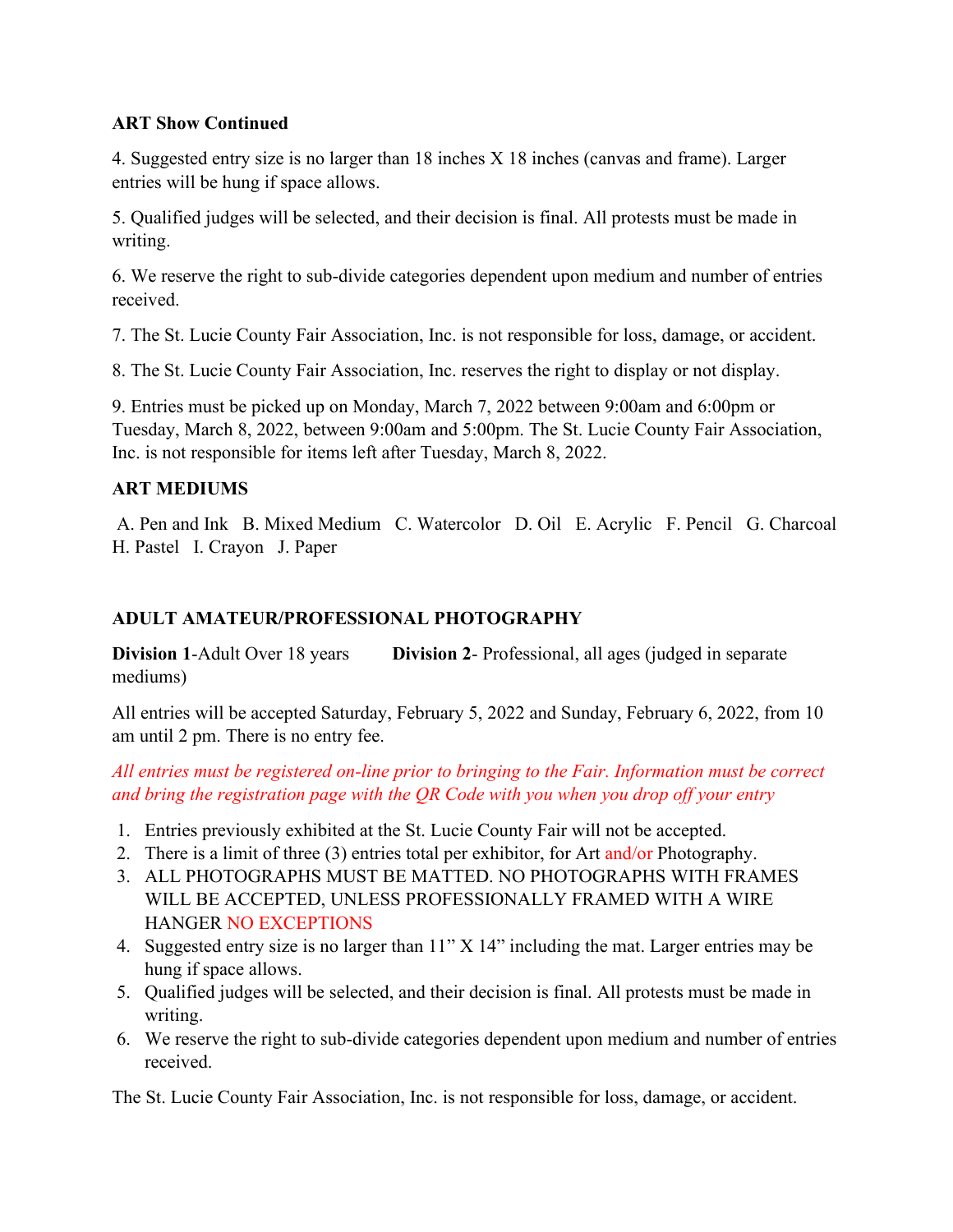- 7. The St. Lucie County Fair Association, Inc. reserves the right to display or not display any item.
- 8. Entries must be picked up on Monday, March 7, 2022 between 9:00 am and 6:00 pm or Tuesday, March 8, 2022, between 9:00 am and 5:00 pm. The St. Lucie County Fair Association, Inc. is not responsible for items left after Tuesday, March 8, 2022.

#### **CATEGORIES**

- 1. Landscape/Scenery
- 2. People/Portraits (as focus of shot), otherwise mixed
- 3. Animals/Insects/Reptiles (as focus)
- 4. Flowers/plants/bushes (as focus)
- 5. Black and White/Sepia

6. Mixed (Mixed contains more than one sub-category, for example: a photo with both people and animals together, or a photo of scenery that also includes insects.)

7. Enhanced (using photo editing program such as Photoshop etc.) \*Mixed contains more than one sub-category, for example: a photo with both people and animals together, or a photo of scenery that also includes insects.

#### **YOUTH - ART AND PHOTOGRAPHY**

**Division 1** – Pee Wee, under 8 years of age **Division 2** – Youth Junior, 8 to 12 years

**Division 3** – Senior, 13 to 18 years (Must be enrolled in school)

All entries will be accepted Saturday, February 5, 2022 and Sunday, February 6, 2022, from 10:00 am until 2:00 pm. There is no entry fee.

*All entries must be registered on-line prior to bringing to the Fair. Information must be correct and bring the registration page with the QR Code with you when you drop off your entry*

- 1. Entries previously exhibited at the St. Lucie County Fair will not be accepted.
- 2. There is a limit of three (3) entries total, per exhibitor, for Art and/or Photography**.**
- 3. **ALL ART AND PHOTOGRAPHY MUST BE MATTED.**  (4-Ply matting is recommended. No construction paper matting will be accepted)
- 4. No Art or Photography with frames will be accepted. NO EXCEPTIONS
- 5. Because of limited space, entries can be no larger than 8"X10" including mat, however, if you have a larger entry, please call the Fair office (464-2910) or e-mail homearts@stluciecountyfair.org in advance to see if arrangements can be made to accommodate.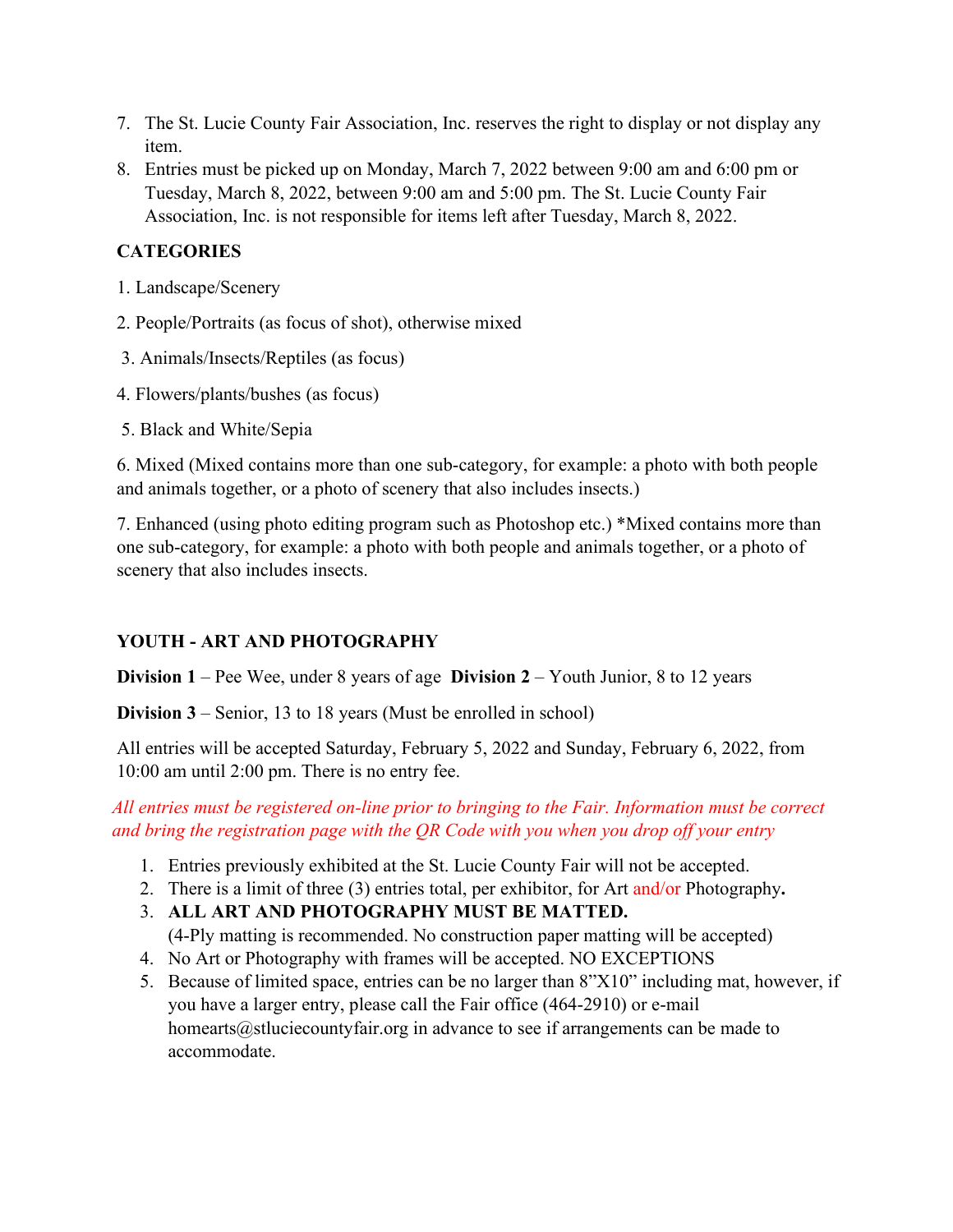- 6. Entries must be securely attached to the matting.
- 7. Qualified judges will be selected, and their decision is final. All protests must be made in writing.
- 8. We reserve the right to sub-divide categories dependent upon medium and number of entries received**.**
- 9. The St. Lucie County Fair Association, Inc. is not responsible for loss, damage, or accident.
- 10. The St. Lucie County Fair Association, Inc. reserves the right to display or not display.
- 11. Entries must be picked up on Monday, March 7, 2022 between 9:00 am and 6:00 pm or Tuesday, March 8, 2022, between 9:00 am and 5:00 pm. The St. Lucie County Fair Association, Inc. is not responsible for items left after Tuesday, March 8, 2022.

#### **Photography Categories Art Medium**

1. Landscape/Scenery A. Pen & Ink 2. People/ Portraits B. Mixed Medium 3. Animals/Insects/Reptiles C. Watercolor 4. Flowers/Plants/Bushes D. Oil 5. Black/White/Sepia E. Acrylic 6. Mixed (contains more than one category) F. Pencil 7. Enhanced (using photo editing program) G. Charcoal H. Patel I. Crayon J. Paper

#### **FRESH CITRUS, FRUITS AND VEGETABLES**

**Division 1** – Pee Wee, under 8 years of age **Division 2** – Youth Junior, 8 to 12 years

**Division 3** – Senior, 13 to 18 years (Must be enrolled in school) **Division 4** – Adult

#### **Division 5** – Clubs **Division 6** – Commercial

All entries will be accepted on Thursday, February 24, 2022, from 4:00-6:00pm at the Ag-Tivity Center (In front of the small animal barn and behind the FFA Food Booth)

#### *All entries must be registered on-line prior to bringing to the Fair. Information must be correct and bring the registration page with the QR Code with you when you drop off your entry*

- 1. All entries must be ripe and disease free.
- 2. Entries may be removed at the discretion of Fair management (if over ripe, has bugs, etc.)
- 3. Non-Commercial entries may be washed, but NOT waxed, oiled or polished with and additive.
- 4. Commercial entries will be judged separately.
- 5. The decision of the judge is final.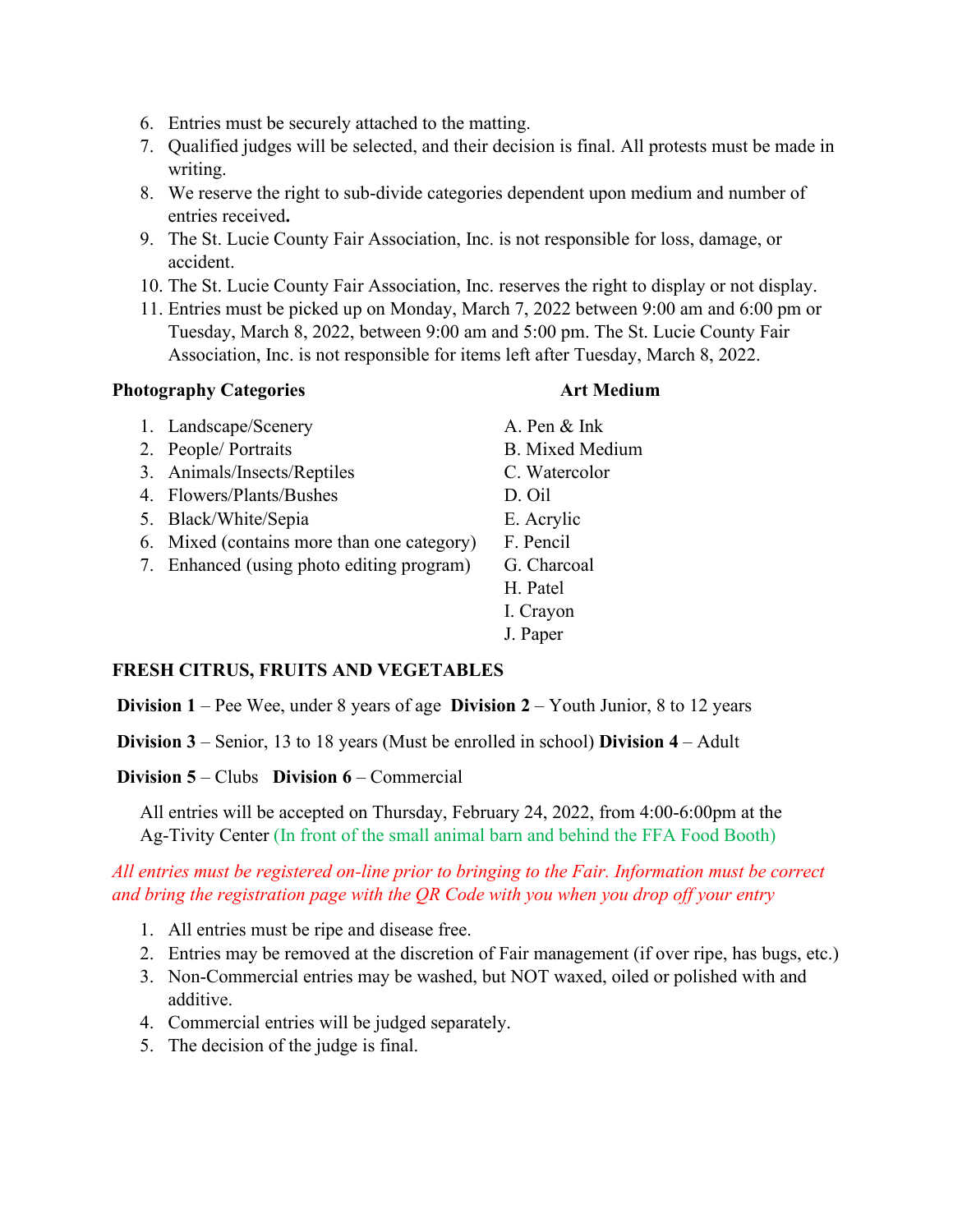#### **HORTICULTURE EXHIBIT**

All entries will be accepted on Thursday, February 24, 2022, from 4:00-6:00pm at the Ag-Tivity Center (In front of the small animal barn and behind the FFA Food Booth)

*All entries must be registered on-line prior to bringing to the Fair. Information must be correct and bring the registration page with the QR Code with you when you drop off your entry*

**Division 1** – Pee Wee, under 8 years of age **Division 2** – Youth Junior, 8 to 12 years

**Division 3** – Senior, 13 to 18 years (Must be enrolled in school) **Division 4** – Adult

#### **CLASSES**

- 1. Vegetables 2. Citrus 3. Ornamentals 4. Plants
	- 1. All plants and flowers must be cleaned, trimmed and free from scale and other diseases.
	- 2. All plants must be in proper container and pots must be clean
	- 3. exhibit shelves will be provided.
	- 4. Entries will be judged on originality, design, and quality
	- 5. There is no entry fee.
	- 6. Entries must be picked up on Monday, March 7, 2022 between 9:00 am and 6:00 pm or Tuesday, March 8, 2022, between 9:00 am and 5:00 pm. The St. Lucie County Fair Association, Inc. is not responsible for items left after Tuesday, March 8, 2022.

#### **YOUTH CRAFTS AND CERAMICS**

**Division 1** – Pee Wee, under 8 years of age **Division 2** – Youth Junior, 8 to 12 years

**Division 3** – Senior, 13 to 18 years (Must be enrolled in school) **Division 4** – Group Projects

All entries will be accepted Saturday, February 5, 2022 and Sunday, February 6, 2022, from 10:00 am until 2:00 pm. There is no entry fee.

#### *All entries must be registered on-line prior to bringing to the Fair. Information must be correct and bring the registration page with the QR Code with you when you drop off your entry*

- 1. This registration is for youth quilts and craft items
- 2. All articles must be clean and must be the handiwork of the exhibitor.
- 3. Entries previously exhibited at the St Lucie County Fair will NOT be accepted.
- 4. The number of entries per exhibitor will be limited to three (3).
- 5. ALL Lego projects MUST be attached to a hard surface, preferable wood, NOT heavy cardboard.
- 6. Oversized items (larger than 3 feet by 3 feet), other than quilts, must have prior approval before entry
- 7. Entries must be picked up on Monday, March 7, 2022 between 9:00 am and 6:00 pm or Tuesday, March 8, 2022, between 9:00 am and 5:00 pm. The St. Lucie County Fair Association, Inc. is not responsible for items left after Tuesday, March 8, 2022.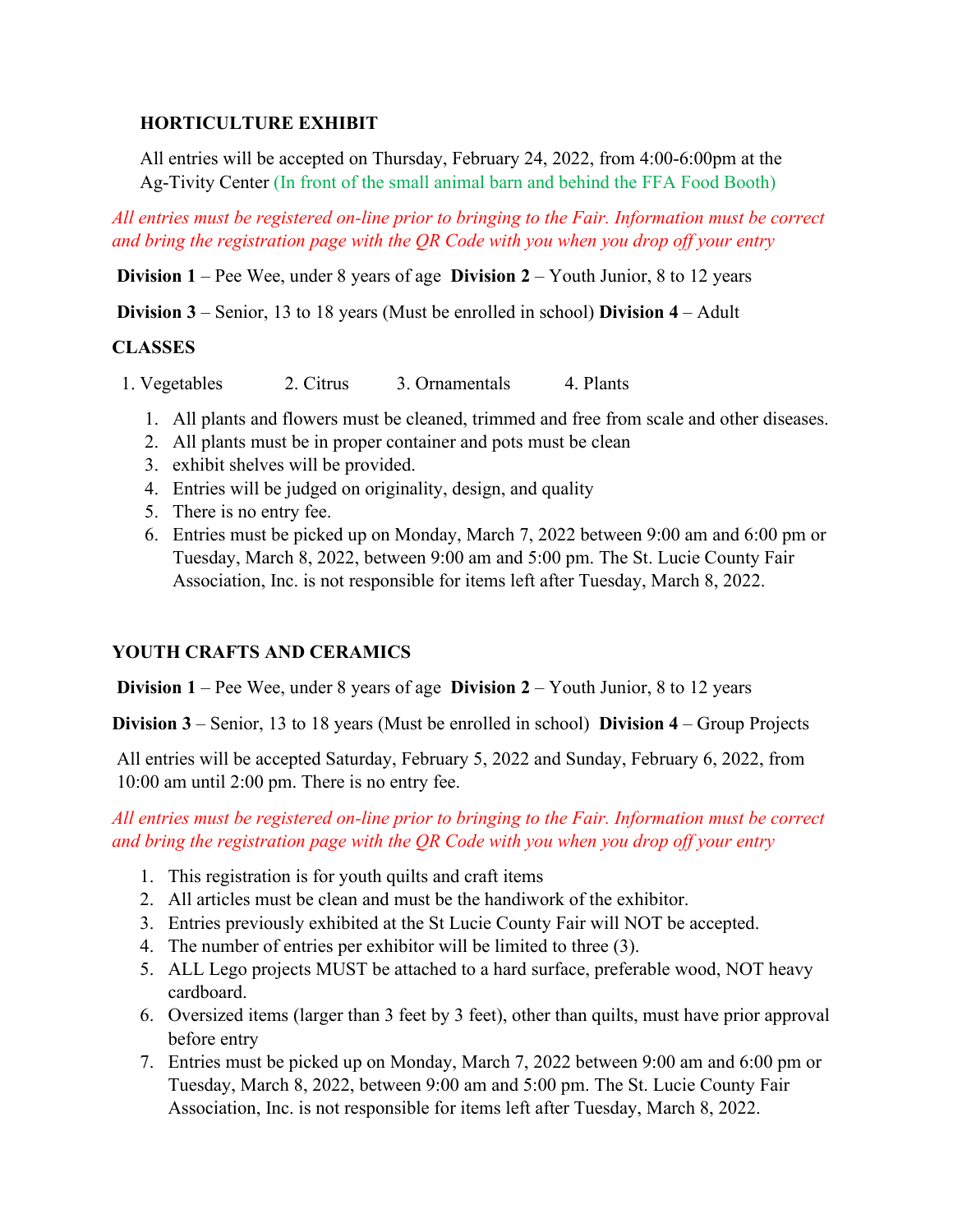- 8. Qualified judges will be selected by Fair staff. The decisions of the judges will be final.
- 9. All protest must be done in writing.
- 10. Each class will be judged separately, and each class can have more than one blue ribbon, but there will only be one "Best in Class" ribbon.
- 11. Premium monies are awarded to youth only, see last page for details.

#### **CRAFT CLASSES**

| A. Clothing sewn              | H. Decorative Art - Kit             |
|-------------------------------|-------------------------------------|
| <b>B.</b> Knitting or Crochet | I. Decorative $Art - Self$ designed |
| C. Dolls                      | J. Miniatures                       |
| D. Jewelry                    | K. Wall Hangings                    |
| E. Needlework                 | L. Pillows                          |
| F. Seasonal                   | M. Wood Working                     |
| G. Quilts                     |                                     |

#### **CERAMIC CLASSES**

#### **1. Pre – casted 2. Wheel Thrown 3. Pottery**

The insides of vase and bowls must be glazed. The bottoms of pieces must be finished with felt. Mold marks and seams must be removed. Finishes must be appropriate to the piece. Classes can be created for any form of ceramic not listed above.

#### **OVERALL AWARDS**

The following pertain to exhibits in this booklet and only YOUTH will receive monetary awards.

Awards consist of first, second, third and honorable mention ribbons. Ribbons are awarded on the merit of the project. More than one of any of the ribbons may be awarded per class. Best of Class and Best of Show ribbons may also be awarded. Best of Show will be awarded in both youth and adult categories.

All premium monies will be issued in the form of a check and will be mailed to the address entered at registration, no later than Monday, March 7, 2022. Any checks returned and not claimed by Friday, April 1, 2022, will be put into the Fair Scholarship Account.